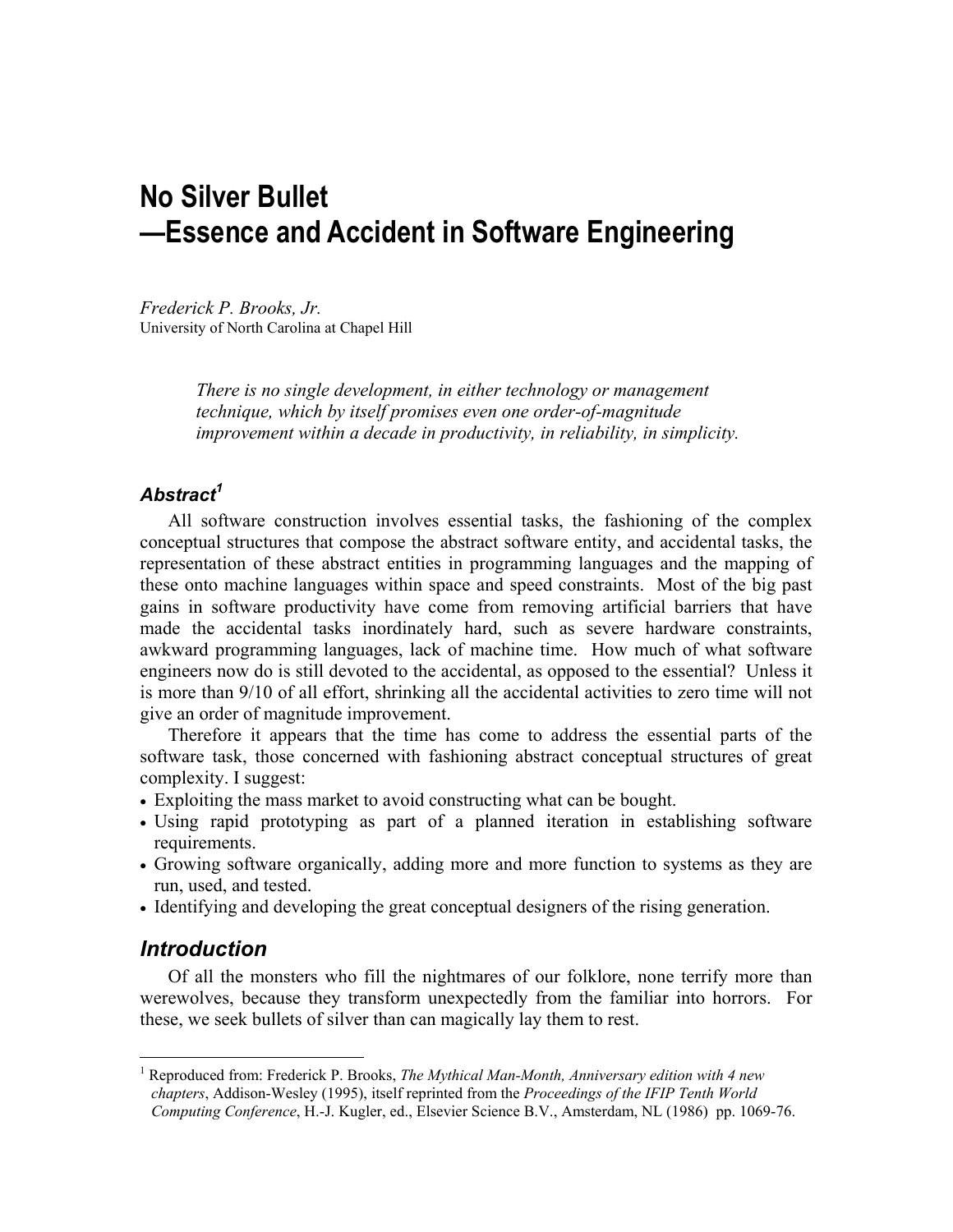The familiar software project has something of this character (at least as seen by the non-technical manager), usually innocent and straightforward, but capable of becoming a monster of missed schedules, blown budgets, and flawed products. So we hear desperate cries for a silver bullet, something to make software costs drop as rapidly as computer hardware costs do.

But, as we look to the horizon of a decade hence, we see no silver bullet. There is no single development, in either technology or management technique, which by itself promises even one order of magnitude improvement in productivity, in reliability, in simplicity. In this chapter we shall try to see why, but examining both the nature of the software problem and the properties of the bullets proposed.

Skepticism is not pessimism, however. Although we see no startling breakthroughs, and indeed, believe such to be inconsistent with the nature of software, many encouraging innovations are under way. A disciplined, consistent effort to develop, propagate, and exploit them should indeed yield an order-of-magnitude improvement. There is no royal road, but there is a road.

The first step toward the management of disease was replacement of demon theories and humours theories by the germ theory. That very step, the beginning of hope, in itself dashed all hopes of magical solutions. It told workers the progress would be made stepwise, at great effort, and that a persistent, unremitting care would have to be paid to a discipline of cleanliness. So it is with software engineering today.

# *Does It Have To Be Hard? – Essential Difficulties*

Not only are there no silver bullets now in view, the very nature of software makes it unlikely that there will be any−no inventions that will do for software productivity, reliability, and simplicity what electronics, transistors, and large-scale integration did for computer hardware. We cannot expect ever to see twofold gains every two years.

First, we must observe that the anomaly is not that software progress is so slow but that computer hardware progress is so fast. No other technology since civilization began has seen six orders of magnitude price-performance gain in 30 years. In no other technology can one choose to take the gain in either improved performance or in reduced costs. These gains flow from the transformation of computer manufacture from an assembly industry into a process industry.

Second, to see what rate of progress we can expect in software technology, let us examine its difficulties. Following Aristotle, I divide them into essence−the difficulties inherent in the nature of the software−and accidents−those difficulties that today attend its production but that are not inherent.

The accidents I discuss in the next section. First let us consider the essence.

The essence of a software entity is a construct of interlocking concepts: data sets, relationships among data items, algorithms, and invocations of functions. This essence is abstract, in that the conceptual construct is the same under many different representations. It is nonetheless highly precise and richly detailed.

I believe the hard part of building software to be the specification, design, and testing of this conceptual construct, not the labor of representing it and testing the fidelity of the representation. We still make syntax errors, to be sure; but they are fuzz compared to the conceptual errors in most systems.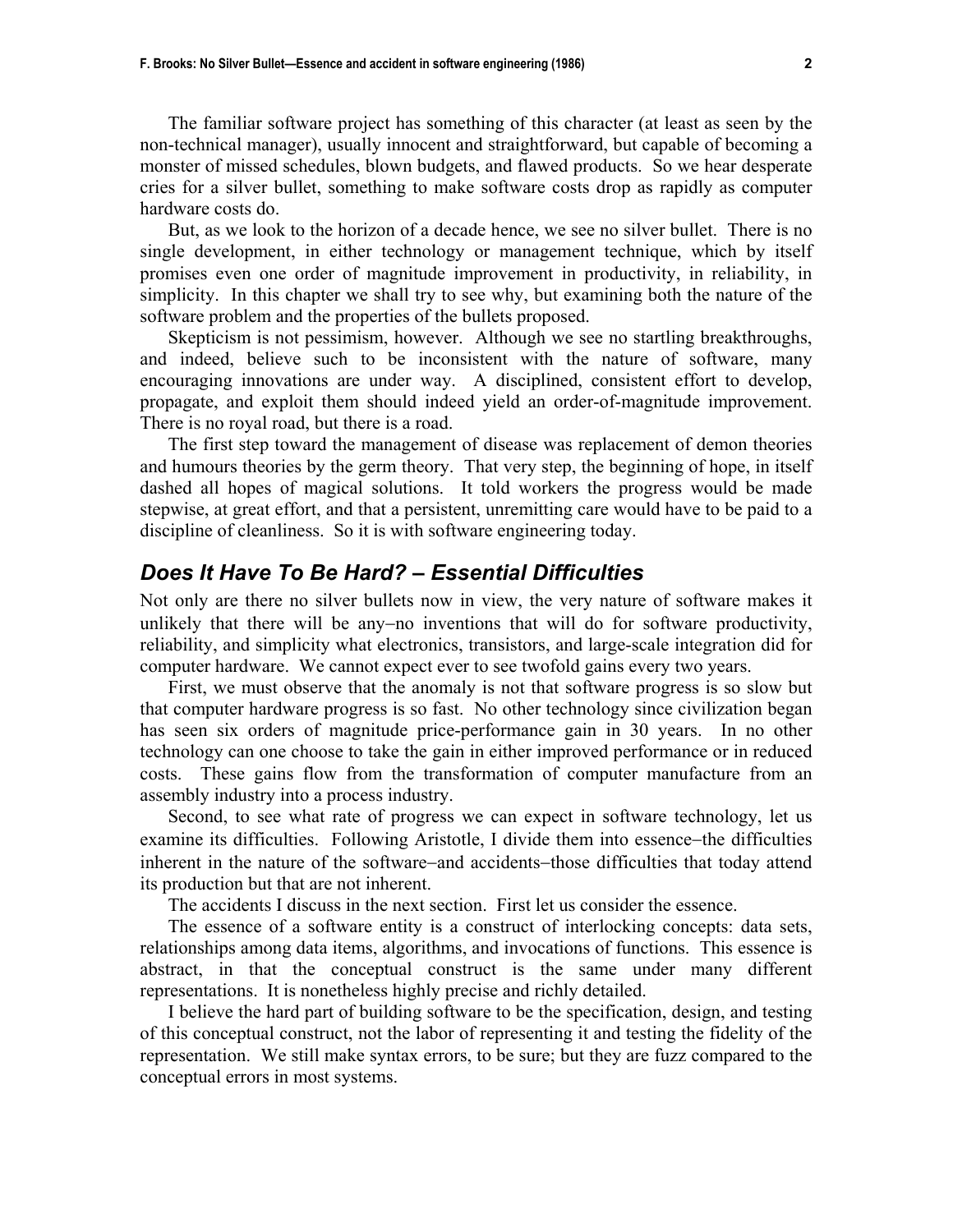If this is true, building software will always be hard. There is inherently no silver bullet.

Let us consider the inherent properties of this irreducible essence of modern software systems: complexity, conformity, changeability, and invisibility.

**Complexity.** Software entities are more complex for their size than perhaps any other human construct, because no two parts are alike (at least above the statement level). If they are, we make the two similar parts into one, a subroutine, open or closed. In this respect software systems differ profoundly from computers, buildings, or automobiles, where repeated elements abound.

Digital computers are themselves more complex than most things people build; they have very large numbers of states. This makes conceiving, describing, and testing them hard. Software systems have orders of magnitude more states than computers do.

Likewise, a scaling-up of a software entity is not merely a repetition of the same elements in larger size; it is necessarily an increase in the number of different elements. In most cases, the elements interact with each other in some nonlinear fashion, and the complexity of the whole increases much more than linearly.

The complexity of software is in essential property, not an accidental one. Hence descriptions of a software entity that abstract away its complexity often abstract away its essence. Mathematics and the physical sciences made great strides for three centuries by constructing simplified models of complex phenomena, deriving properties from the models, and verifying those properties experimentally. This worked because the complexities ignored in the models were not the essential properties of the phenomena. It does not work when the complexities are the essence.

Many of the classical problems of developing software products derived from this essential complexity and its nonlinear increased with size. From the complexity comes the difficulty of communication among team members, which leads to product flaws, cost overruns, schedule delays. From the complexity comes the difficulty of enumerating, much less understanding, all the possible states of the program, and from that comes the unreliability. From the complexity of the functions comes the difficulty of invoking those functions, which makes programs hard to use. From complexity of structure comes the difficulty of extending programs to new functions without creating side effects. From the complexity of structure comes the unvisualized state that that constitute security trapdoors.

Not only technical problems but management problems as well come from the complexity. This complexity makes overview hard, thus impeding conceptual integrity. It makes it hard to find and control all the loose ends. It creates the tremendous learning and understanding burden that makes personnel turnover a disaster.

**Conformity.** Software people are not alone in facing complexity. Physics deals with terribly complex objects even at the "fundamental" particle level. The physicist labors on, however, in a firm faith that there are unifying principles to be found, whether in quarks or in unified field theories. Einstein repeatedly argued that there must be simplified explanations of nature, because God is not capricious or arbitrary.

No such faith comforts the software engineer. Much of the complexity he must master is arbitrary complexity, forced without rhyme or reason by the many human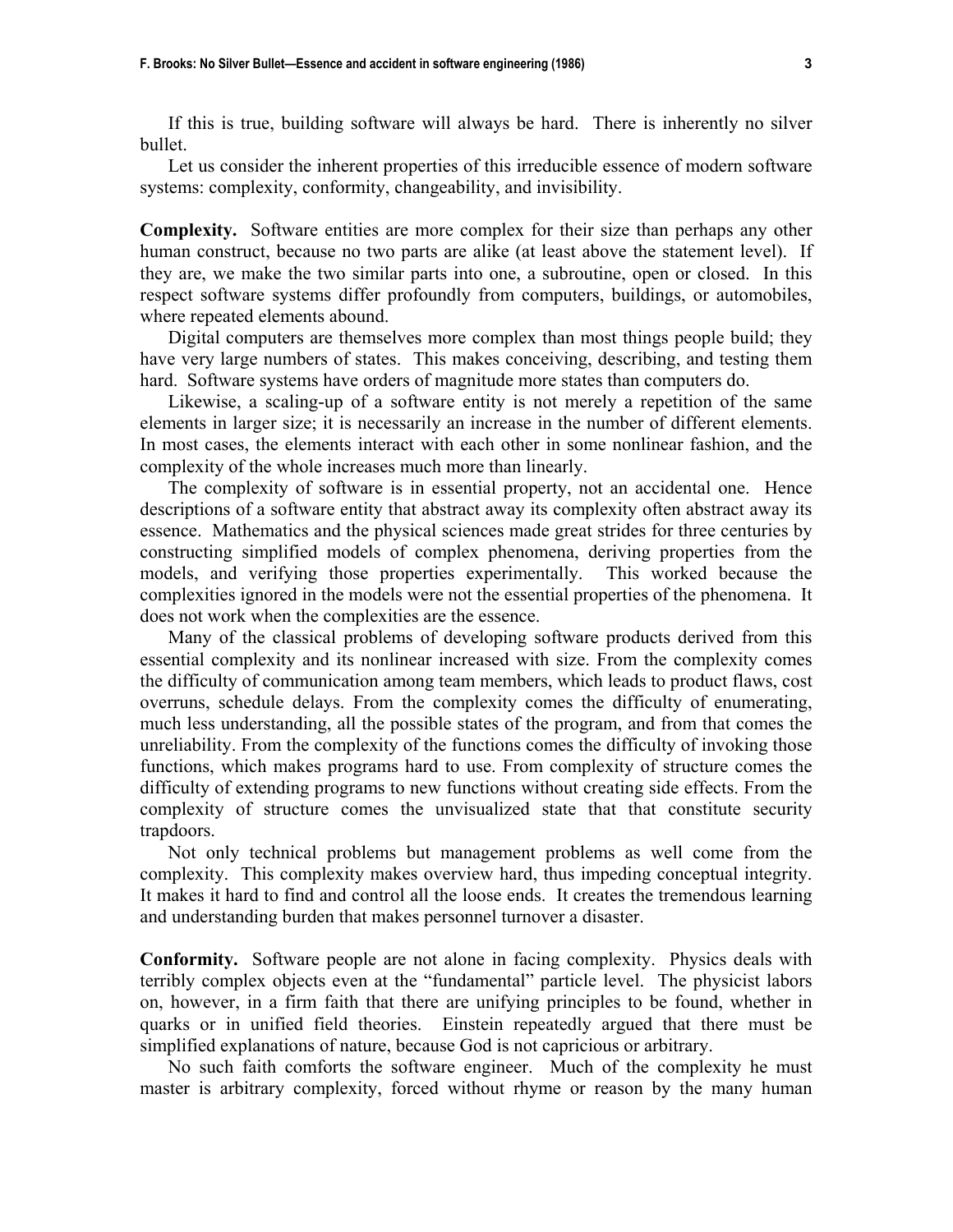institutions and systems to which his interfaces must confirm. These differ from interface to interface, and from time to time, not because of necessity but only because they were designed by different people, rather than by God.

In many cases the software must confirm because it has most recently come to the scene. In others it must conform because it is perceived as the most conformable. But in all cases, much complexity comes from conformation to other interfaces; this cannot be simplified out by any redesign of the software alone.

**Changeability.** The software entity is constantly subject to pressures for change. Of course, so are buildings, cars, and computers. But manufactured things are infrequently changed after manufacture; they are superseded by later models, or essential changes are incorporated in later serial-number copies of the same basic design. Callbacks of automobiles are really quite infrequent; field changes of computers somewhat less so. Both are much less frequent than modifications to fielded software.

Partly this is because the software in a system embodies its function, and the function is the part that most feels the pressures of change. Partly it is because software can be changed more easily−it is pure thought-stuff, infinitely malleable. Buildings do in fact get changed, but the high costs of change, understood by all, serve to dampen the whim of the changers.

All successful software gets changed. Two processes are at work. As a software product is found to be useful, people try it in new cases at the edge of, or beyond, the original domain. The pressures for extended function come chiefly from users who like the basic function and invent new uses for it.

Second, successful software also survives beyond the normal life of the machine vehicle for which it is first written. If not new computers, then at least new disks, new displays, new printers come along; and the software must be conformed to its new vehicles of opportunity.

In short, the software product is embedded in a cultural matrix of applications, users, laws, and machine vehicles. These all change continually, and their changes inexorably force change upon the software product.

**Invisibility.** Software is invisible and unvisualizable. Geometric abstractions are powerful tools. The floor plan of a building helps both architect and client evaluate spaces, traffic flows, and views. Contradictions become obvious, omissions can be caught. Scale drawings of mechanical parts and stick-figure models of molecules, although abstractions, serve the same purpose. A geometric reality is captured in a geometric abstraction.

The reality of software is not inherently embedded in space. Hence it has no ready geometric representation in the way that land has maps, silicon chips have diagrams, computers have connectivity schematics. As soon as we attempt to diagram software structure, we find it to constitute not one, but several, general directed graphs, superimposed one upon another. The several graphs may represent the flow of control, the flow of data, patterns of dependency, time sequence, name-space relationships. These are usually not even planar, much less hierarchical. Indeed, one of the ways of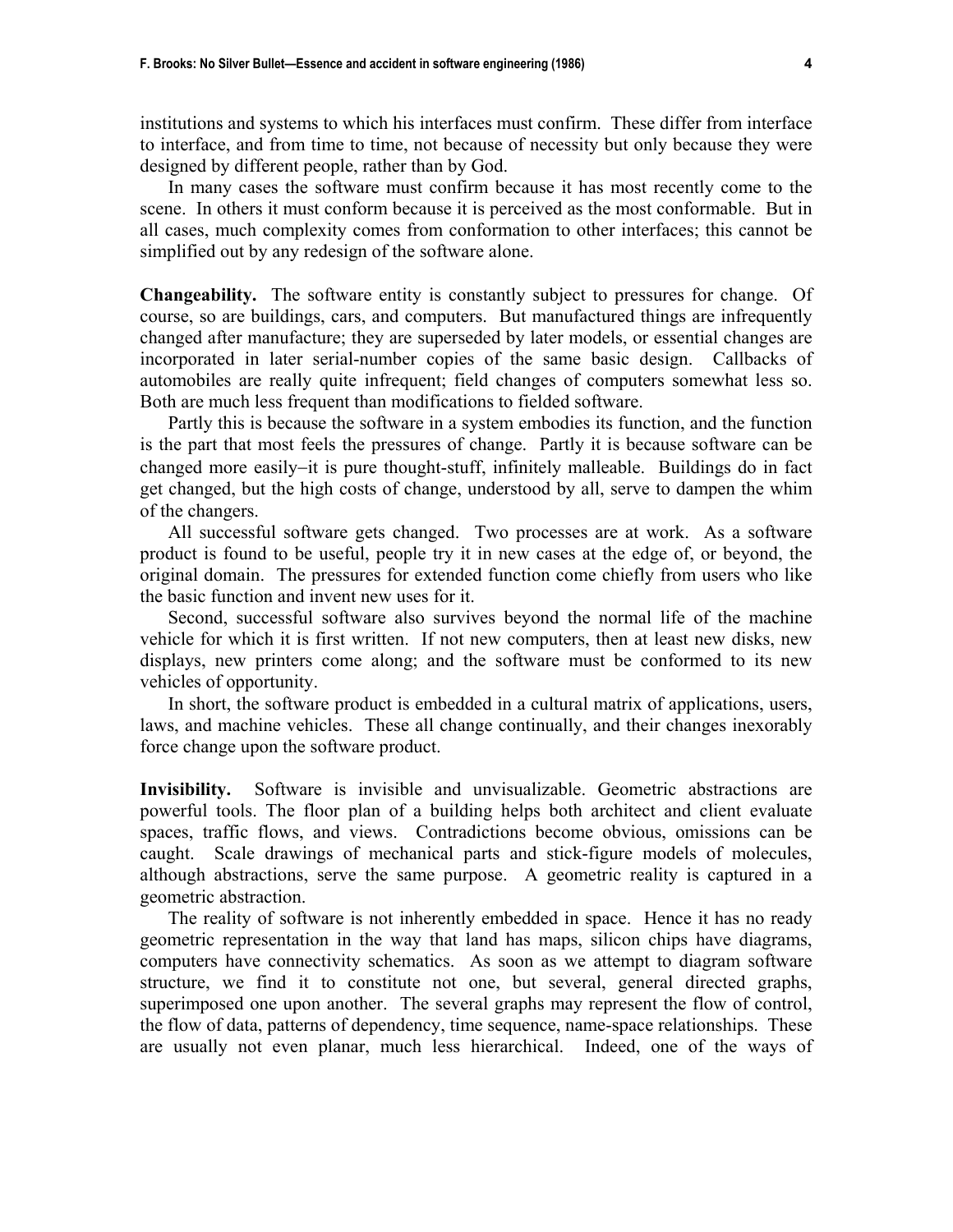establishing conceptual control over such structure is to enforce link cutting until one or more of the graphs becomes hierarchical.<sup>[2](#page-4-0)</sup>

In spite of progress in restricting and simplifying the structures of software, they remain inherently unvisualizable, thus depriving the mind of some of its most powerful conceptual tools. This lack not only impedes the process of design within one mind, it severely hinders communication among minds.

#### *Past Breakthroughs Solved Accidental Difficulties*

If we examine the three steps in software technology that have been most fruitful in the past, we discover that each attacked a different major difficulty in building software, but they have been the accidental, not the essential, difficulties. We can also see the natural limits to the extrapolation of each such attack.

**High-level languages.** Surely the most powerful stroke for software productivity, reliability, and simplicity has been the progressive use of high-level languages for programming. Most observers credit that development with at least a factor of five in productivity, and with concomitant gains in reliability, simplicity, and comprehensibility.

What does a high-level language accomplish? It frees a program from much of its accidental complexity. An abstract program consists of conceptual constructs: operations, data types, sequences, and communication. The concrete machine program is concerned with bits, registers, conditions, branches, channels, disks, and such. To the extent that the high-level language embodies the constructs wanted in the abstract program and avoids all lower ones, it eliminates a whole level of complexity that was never inherent in the program at all.

The most a high-level language can do is to furnish all the constructs the programmer imagines in the abstract program. To be sure, the level of our sophistication in thinking about data structures, data types, and operations is steadily rising, but at an everdecreasing rate. And language development approaches closer and closer to the sophistication of users.

Moreover, at some point the elaboration of a high-level language becomes a burden that increases, not reduces, the intellectual task of the user who rarely uses the esoteric constructs.

**Time-sharing.** Most observers credit time-sharing with a major improvement in the productivity of programmers and in the quality of their product, although not so large as that brought by high-level languages.

Time-sharing attacks a distinctly different difficulty. Time-sharing preserves immediacy, and hence enables us to maintain an overview of complexity. The slow turnaround of batch programming means that we inevitably forget the minutiae, if not the very thrust, of what we were thinking when we stopped programming and called for compilation and execution. This interruption of consciousness is costly in time, for we must refresh. The most serious effect may well be the decay of grasp of all that is going on in a complex system.

 $\overline{a}$ 

<span id="page-4-0"></span><sup>2</sup> Parnas, D.L., "Designing software for ease of extension and contraction*," IEEE Trans. on SE*, 5, 2 (March, 1979), pp. 12-138.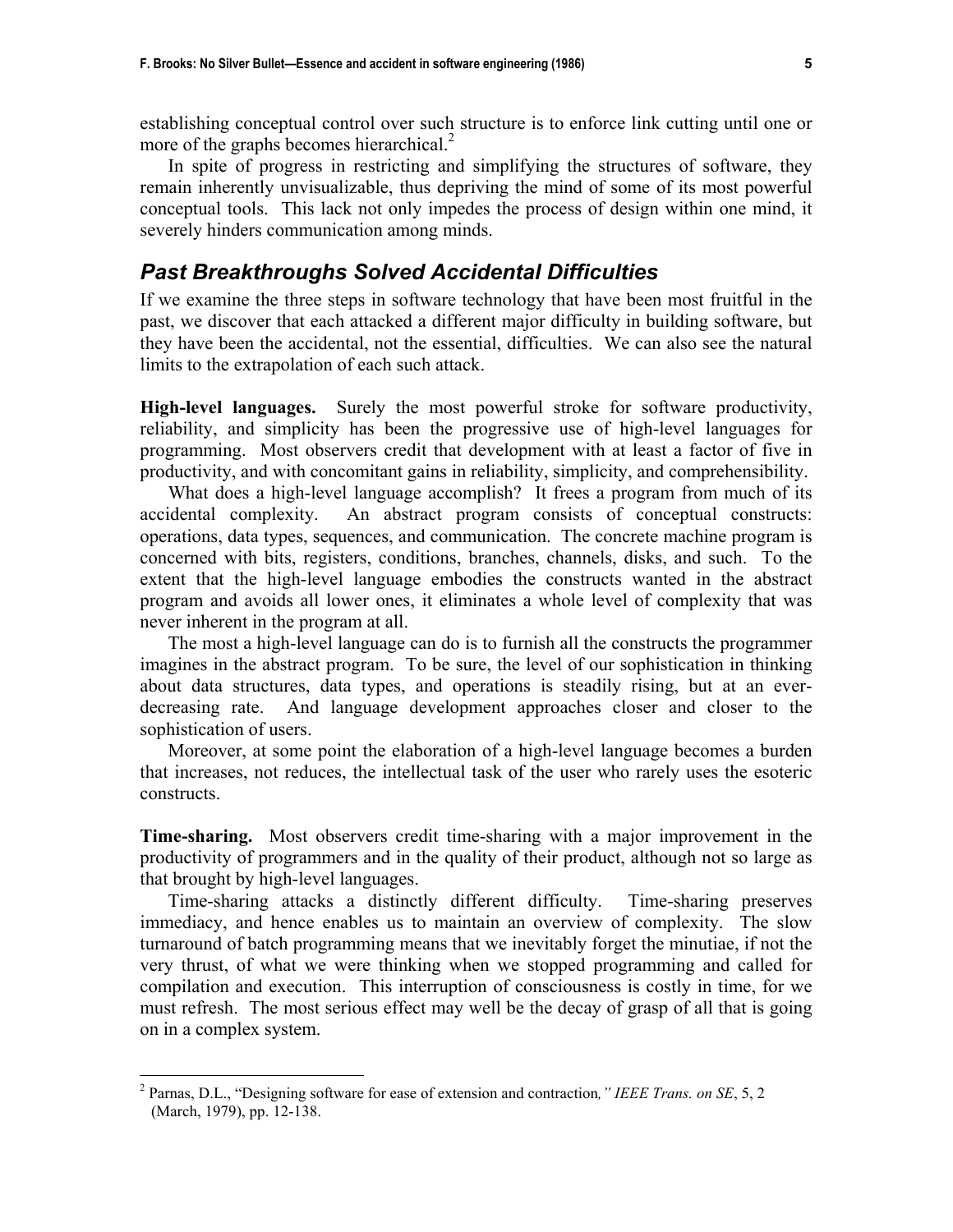Slow turn-around, like machine-language complexities, is an accidental rather than an essential difficulty of the software process. The limits of the contribution of time-sharing derive directly. The principle effect is to shorten system response time. As it goes to zero, at some point it passes the human threshold of noticeability, about 100 milliseconds. Beyond that no benefits are to be expected.

**Unified programming environments.** Unix and Interlisp, the first integrated programming environments to come into widespread use, are perceived to have improved productivity by integral factors. Why?

They attack the accidental difficulties of using programs together, by providing integrated libraries, unified file formats, and piles and filters. As a result, conceptual structures that in principle could always call, feed, and use one another can indeed easily do so in practice.

This breakthrough in turn stimulated the development of whole toolbenches, since each new tool could be applied to any programs by using the standard formats.

Because of these successes, environments are the subject of much of today's software engineering research. We will look at their promise and limitations in the next section.

## *Hopes for the Silver*

Now lets us consider the technical developments that are most often advanced as potential silver bullets. What problems do they address? Are they the problems of essence, or are they remainders of our accidental difficulties? Do they offer revolutionary advances, or incremental ones?

**Ada and other high-level language advances.** One of the most touted recent developments is the programming language Ada, a general-purpose, high-level language of the 1980s. Ada indeed not only reflects evolutionary improvements in language concepts but embodies features to encourage modern design and modularization concepts. Perhaps the Ada philosophy is more of an advance than the Ada language, for it is the philosophy of modularization, of abstract data types, of hierarchical structuring. Ada is perhaps over-rich, the natural product of the process by which requirements were laid on its design. That is not fatal, for subset working vocabularies can solve the learning problem, and hardware advances will give us the cheap MIPS to pay for the compiling costs. Advancing the structuring of software systems is indeed a very good use for the increased MIPS our dollars will buy. Operating systems, loudly decried in the 1960s for their memory and cycle costs, have proved to be an excellent form in which to use some of the MIPS and cheap memory bytes of the past hardware surge.

Nevertheless, Ada will not prove to be the silver bullet that slays the software productivity monster. It is, after all, just another high-level language, and the biggest payoff from such languages came from the first transition, up from the accidental complexities of the machine into the more abstract statement of step-by-step solutions. Once those accidents have been removed, the remaining ones are smaller, and the payoff from their removal will surely be less.

I predict that a decade from now, when the effectiveness of Ada is assessed, it will be seen to have made a substantial difference, but not because of any particular language feature, nor indeed because of all of them combined. Neither will the new Ada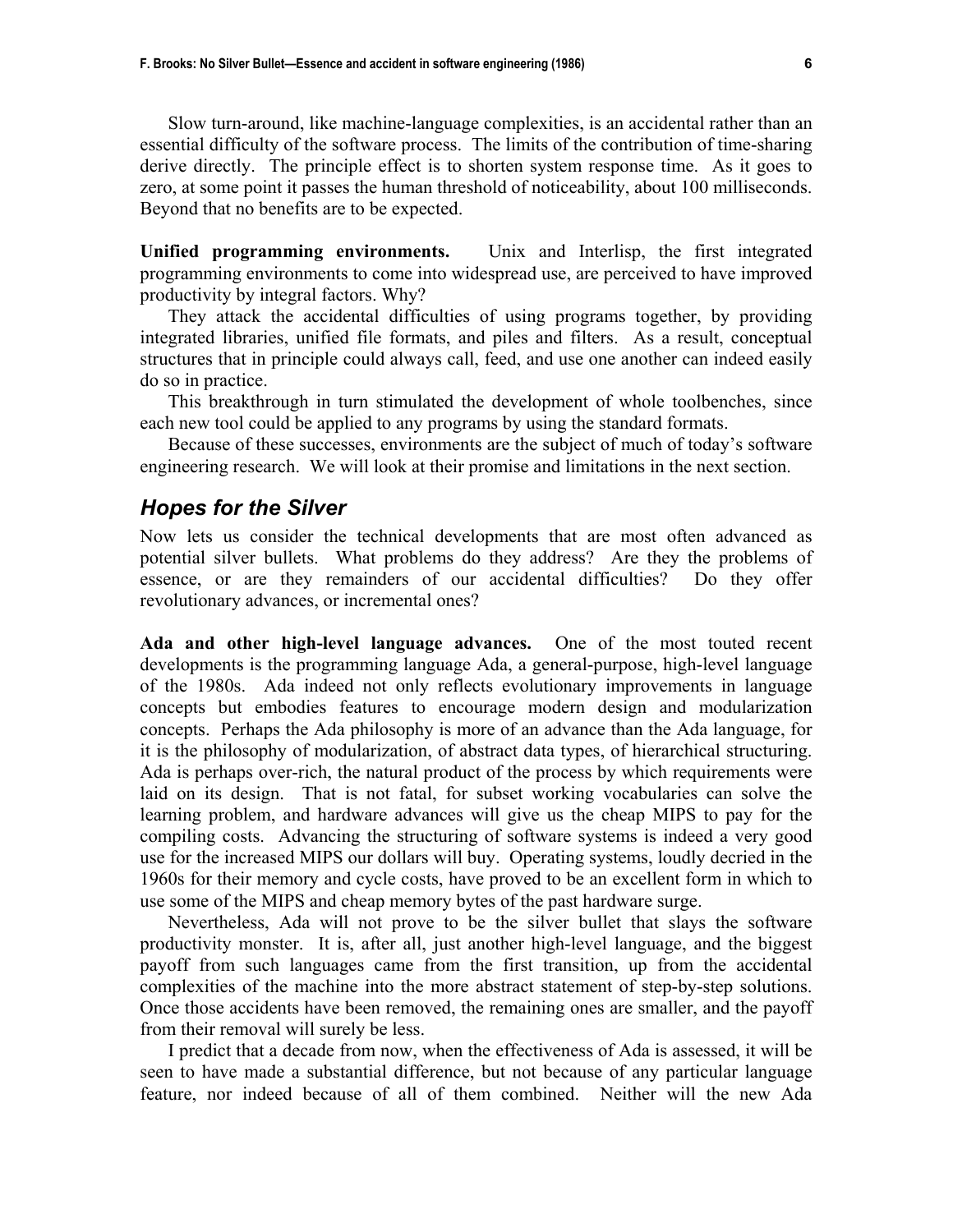environment prove to be the cause of the improvements. Ada's greatest contribution will be that switching to it occasioned training programmers in modern software design techniques.

**Object-oriented programming.** Many students of the art hold out more hope for objectoriented programming than for any of the other technical fads of the day. $3^{\circ}$  $3^{\circ}$  I am among them. Mark Sherman of Dartmouth notes that we must be careful to distinguish two separate ideas that go under that name: abstract data types and hierarchical types, also called classes. The concept of the abstract data type is that an object's type should be defined by a name, a set of proper values, and a set of proper operations, rather than its storage structure, which should be hidden. Examples are Ada packages (with private types) or Modula's modules.

Hierarchical types, such as Simula-67's classes, allow the definition of general interfaces that can be further refined by providing subordinate types. The two concepts are orthogonal−there may be hierarchies without hiding and hiding without hierarchies. Both concepts represent real advances in the art of building software.

Each removes one more accidental difficulty from the process, allowing the designer to express the essence of his design without having to express large amounts of syntactic material that add no new information content. For both abstract types and hierarchical types, the result is to remove a higher-order sort of accidental difficulty and allow a higher-order expression of design.

Nevertheless, such advances can do no more than to remove all the accidental difficulties from the expression of the design. The complexity of the design itself is essential; and such attacks make no change whatever in that. An order-of-magnitude gain can be made by object-oriented programming only if the unnecessary underbrush of type specification remaining today in our programming language is itself responsible for ninetenths of the work involved in designing a program product. I doubt it.

**Artificial intelligence.** Many people expect advances in artificial intelligence to provide the revolutionary breakthrough that will give order-of-magnitude gains in software productivity and quality.<sup>4</sup> I do not. To see why, we must dissect what is meant by "artificial intelligence" and then see how it applies.

Parnas has clarified the terminological chaos:

<u>.</u>

*Two quite different definitions of AI are in common use today. AI-1: The use of computers to solve problems that previously could only be solved by applying human intelligence. AI-2: The use of a specific set of programming techniques knows as heuristic or rule-based programming. In this approach human experts are studies to determine what heuristics or rules of thumb they use in solving problems. . . . The program is designed to solve a problem the way that humans seem to solve it.* 

<span id="page-6-0"></span><sup>&</sup>lt;sup>3</sup> Booch, G., "Object-oriented design," in *Software Engineering with Ada*. Menlo Park, Calif.: Benjamin Cummings, 1983.

<span id="page-6-1"></span><sup>&</sup>lt;sup>4</sup> Mostow, J., ed., Special Issue on Artifical Intelligence and Software Engineering, *IEEE Trans. on SE*, 11, 11 (nov. 1985).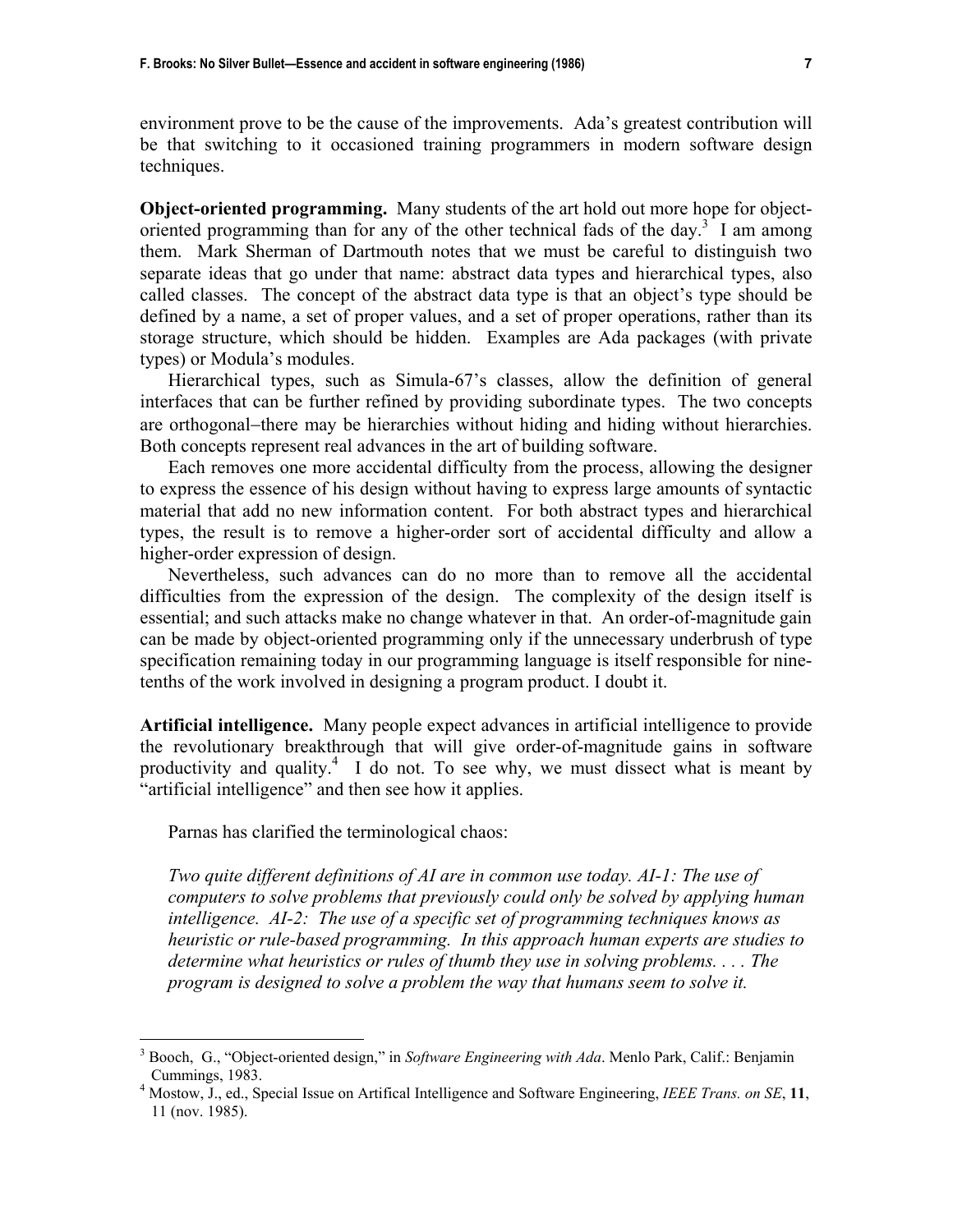*The first definition has a sliding meaning. . . . Something can fit the definition of AI-1*  today but, once we see how the program works and understand the problem, we will *not think of it as AI anymore. . . . Unfortunately I cannot identify a body of technology that is unique to this field. . . . Most of the work is problem-specific, and some abstraction or creativity is require to see how to transfer it.*[5](#page-7-0)

I agree completely with this critique. The techniques used for speech recognition seem to have little in common with those used for image recognition, and both are different from those used in expert systems. I have a hard time seeing how image recognition, for example, will make any appreciable difference in programming practice. The same is try of speech recognition. The hard thing about building software is deciding what to say, not saying it. No facilitation of expression can give more than marginal gains.

Expert systems technology, AI-2, deserves a section of its own.

**Expert systems.** The most advanced part of the artificial intelligence art, and the most widely applies, is the technology for building expert systems. Many software scientists are hard at work applying this technology to the software-building environment.<sup>[6](#page-7-1)</sup> What is the concept, and what are the prospects?

An expert system is a program containing a generalized inference engine and a rule base, designed to take input data and assumptions and explore the logical consequences through the inferences derivable from the rule base, yielding conclusions and advice, and offering to explain its results by retracing its reasoning for the user. The inference engines typically can deal with fuzzy or probabilistic data and rules in addition to purely deterministic logic.

Such systems offer some clear advantages over programmed algorithms for arriving at the same solutions to the same problems:

- Inference engine technology is developed in an application-independent way, and then applied to many uses. One can justify much more effort on the inference engines. Indeed, that technology is well advanced.
- The changeable parts of the application-peculiar materials are encoded in the rule base in a uniform fashion, and tools are provided for developing, changing, testing, and documenting the rule base. This regularizes much of the complexity of the application itself.

Edward Feigenbaum says that the power of such systems does not come from everfancier inference mechanisms, but rather from ever-richer knowledge bases that reflect the real world more accurately. I believe the most important advance offered by the technology is the separation of the application complexity from the program itself.

How can this be applied to the software task? In many ways: suggesting interface rules, advising on testing strategies, remembering but-type frequencies, offering optimization hints, etc.

 $\overline{a}$ 

<span id="page-7-0"></span><sup>5</sup> Parnas, D.L., "Software aspects of strategic defense systems," *Communications of the ACM*, **28**, 12 (Dec., 1985), pp. 1326-1335. Also in *American Scientist*, **73**, 5 (Sept.-Oct., 1985), pp. 432-440. 6

<span id="page-7-1"></span> $6$  Balzer, R., "A 15-year perspective on automatic programming," in Mostow, op. cit.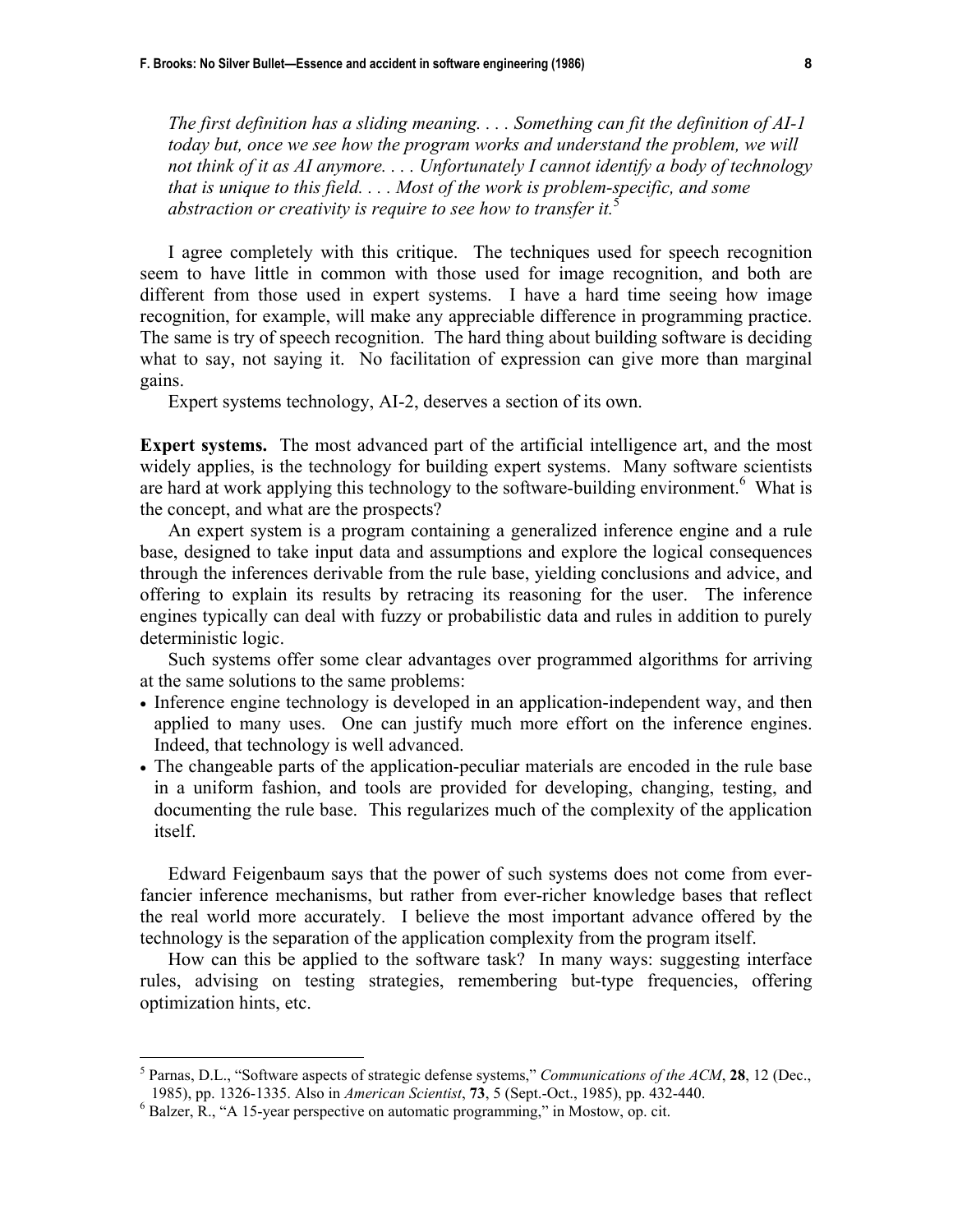Consider an imaginary testing advisor, for example. In its most rudimentary form, the diagnostic expert system is very like a pilot's checklist, fundamentally offering suggestions as to possible causes of difficulty. As the rule base is developed, the suggestions become more specific, taking more sophisticated account of the trouble symptoms reported. One can visualize a debugging assistant that offers very generalized suggestions at first, but as more and more system structure is embodied in the rule base, comes more and more particular in the hypotheses is generates and the tests it recommends. Such an expert system may depart most radically from the conventional ones in that its rule base should probably be hierarchically modularized in the same way the corresponding software product is, so that as the product is modularly modified, the diagnostic rule base can be modularly modified as well.

The work required to generate the diagnostic rules is work that will have to be done anyway in generating the set of test cases for the modules and for the system. If it is done in a suitably general manner, with a uniform structure for rules and a good inference engine available, it may actually reduce the total labor of generating bring-up test cases, as well as helping in lifelong maintenance and modification testing. In the same way, we can postulate other advisors probably many of them and probably simple ones for the other parts of the software construction task.

Many difficulties stand in the way of early realization of useful expert advisors to the program developer. A crucial part of our imaginary scenario is the development of easy ways to get from program structure specification to the automatic or semi-automatic generation of diagnostic rules. Even more difficult and important is the twofold task of knowledge acquisition: finding articulate, self-analytical experts who know why they do things; and developing efficient techniques for extracting what they know and distilling it into rule bases. The essential prerequisite for building an expert system is to have an expert.

The most powerful contribution of expert systems will surely be to put at the service of the inexperienced programmer the experience and accumulated wisdom of the best programmers. This is no small contribution. The gap between the best software engineering practice and the average practice is very wide−perhaps wider than in any other engineering discipline. A tool that disseminates good practice would be important.

**"Automatic" programming.** For almost 40 years, people have been anticipating and writing about "automatic programming", the generation of a program for solving a problem from a statement of the problem specifications. Some people today write as if they expected this technology to provide the next breakthrough.<sup>[7](#page-8-0)</sup>

Parnas implies that the term is used for glamour and not semantic content, asserting,

*In short, automatic programming always has been a euphemism for programming with a higher-level language than was presently available to the programmer.*[8](#page-8-1)

He argues, in essence, that in most cases it is the solution method, not the problem, whose specification has to be given.

<span id="page-8-0"></span> $\frac{1}{7}$  Mostow, op. cit.

<span id="page-8-1"></span><sup>8</sup> Parnas, 1985, op. cit.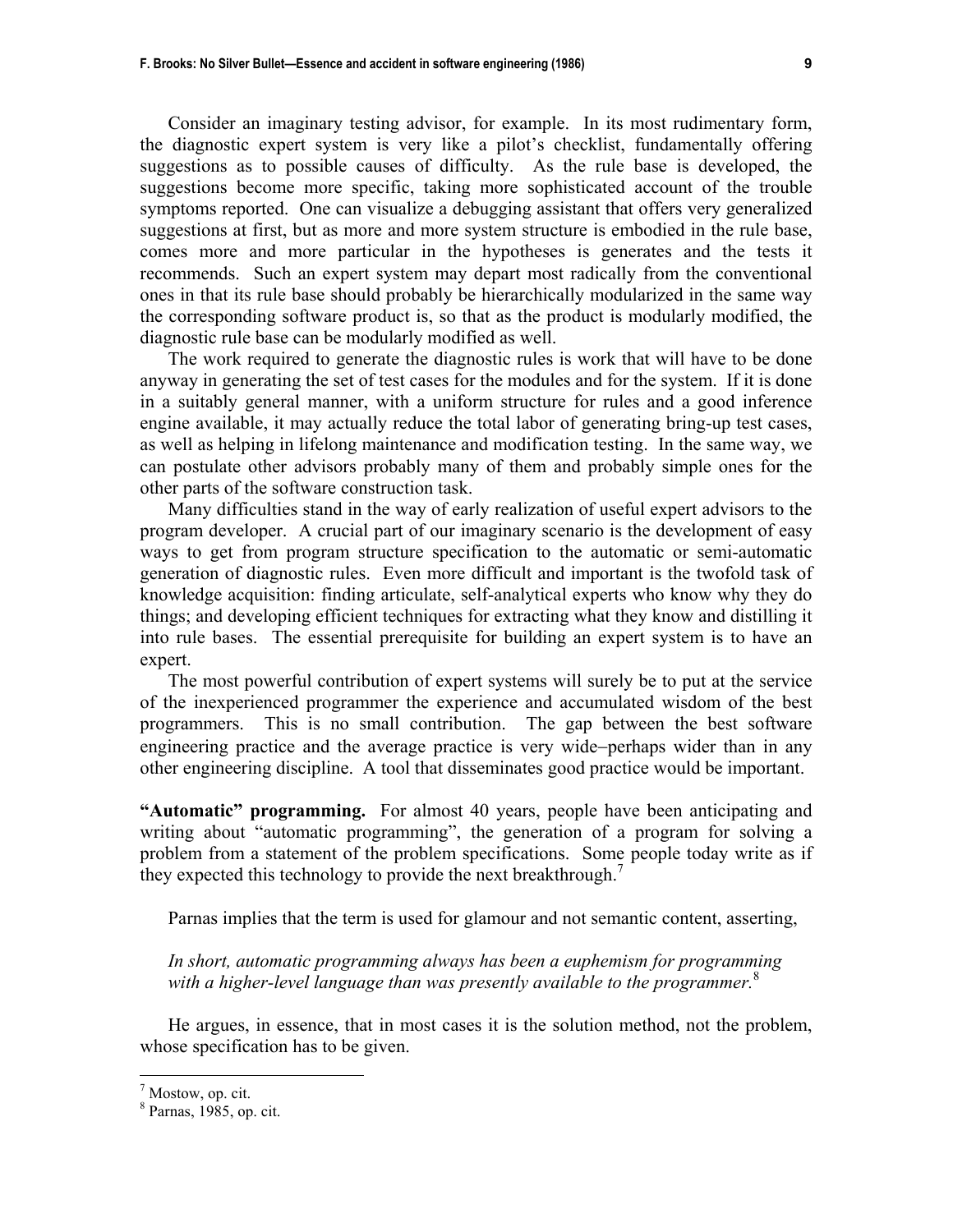Exceptions can be found. The technique of building generators is very powerful, and it is routinely used to good advantage in programs for sorting. Some systems for integrating differential equations have also permitted direct specification of the problem. The system assessed the parameters, chose from a library of methods of solution, and generated the programs.

- These applications have very favorable properties:
- The problems are readily characterized by relatively few parameters.
- There are many known methods of solution to provide a library of alternatives.
- Extensive analysis has led to explicit rules for selecting solution techniques, given problem parameters.

It is hard to see how such techniques generalize to the wider world of the ordinary software system, where cases with such neat properties are the exception. It is hard even to imagine how this breakthrough in generalization could conceivably occur.

**Graphical programming.** A favorite subject for PH.D. dissertations in software engineering is graphical, or visual, programming, the application of computer graphics to software design.<sup>[9](#page-9-0)</sup> Sometimes the promise of such an approach is postulated from the analogy with VLSI chip design, where computer graphics plays so fruitful a role. Sometimes the approach is justified by considering flowcharts as the ideal program design medium, and providing powerful facilities for constructing them.

Nothing even convincing, much less exciting, has yet emerged from such efforts. I am persuaded that nothing will.

In the first place, as I have argued elsewhere, the flow chart is a very poor abstraction of software structure.<sup>10</sup> Indeed, it is best viewed as Burks, von Neumann, and Goldstine's attempt to provide a desperately needed high-level control language for their proposed computer. In the pitiful, multipage, connection-boxed form to which the flow chart has today been elaborated, it has proved to be essentially useless as a design-tool programmers draw flow charts after, not before, writing the programs they describe.

Second, the screens of today are too small, in pixels, to show both the scope and the resolution of any serious detailed software diagram. The so-called "desktop metaphor" of today's workstation is instead an "airplane-seat" metaphor. Anyone who has shuffled a lapful of papers while seated in a coach between two portly passengers will recognize the difference−one can see only a very few things at once. The true desktop provides overview of and random access to a score of pages. Moreover, when fits of creativity run strong, more than one programmer or writer has been known to abandon the desktop for the more spacious floor. The hardware technology will have to advance quite substantially before the scope of our scopes is sufficient to the software design task.

More fundamentally, as I have argued above, software is very difficult to visualize. Whether we diagram control flow, variable scope nesting, variable cross-references, data blow, hierarchical data structures, or whatever, we feel only one dimension of the intricately interlocked software elephant. If we superimpose all the diagrams generated by the many relevant views, it is difficult to extract any global overview. The VLSI

1

<span id="page-9-0"></span> $9^9$  Raeder, G., "A survey of current graphical programming techniques," in R. B. Grafton and T. Ichikawa, eds., Special Issue on Visual Programming, *Computer*, **18**, 8 (Aug., 1985), pp. 11-25 10 Brooks 1995, op. cit., chapter 15.

<span id="page-9-1"></span>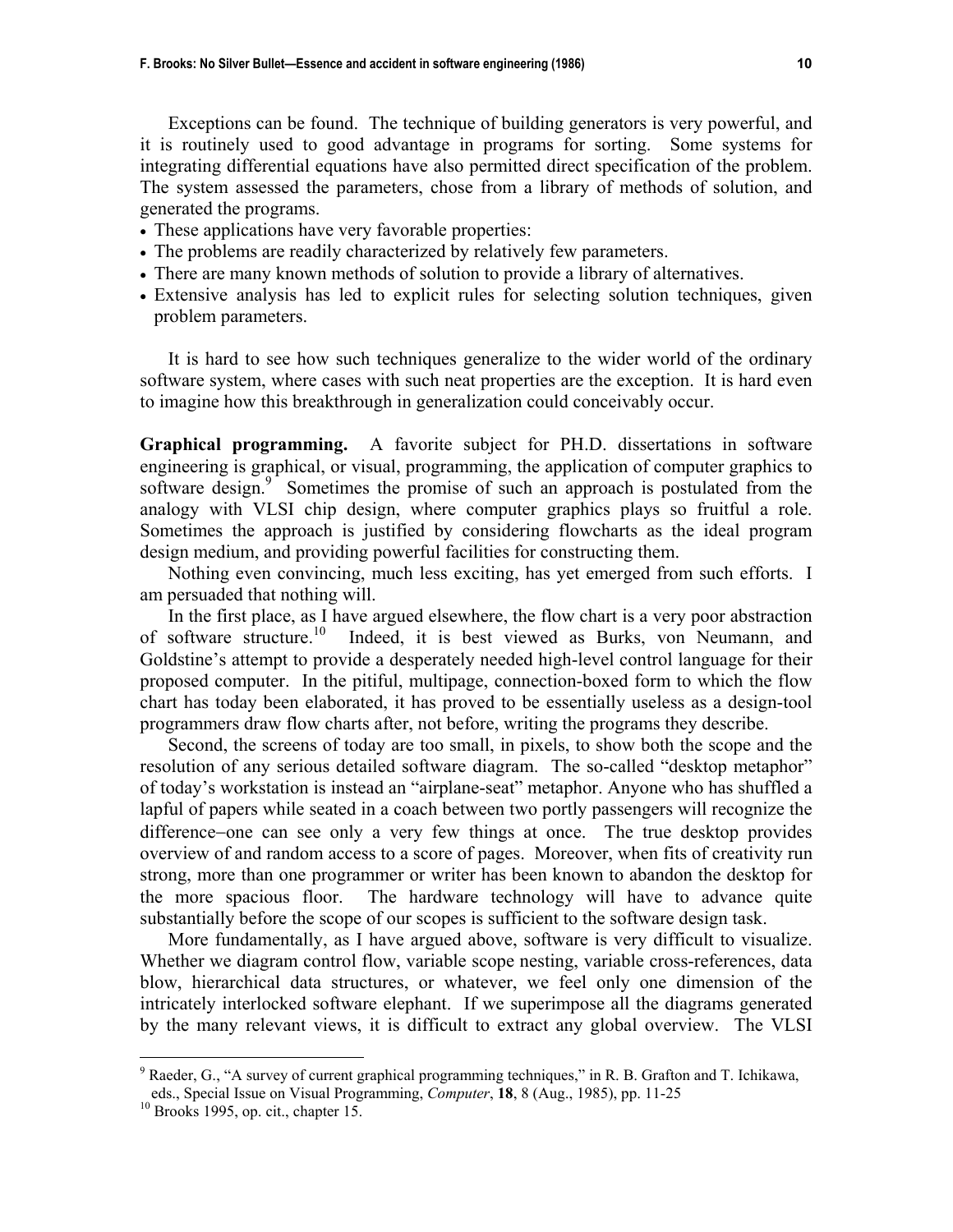analogy is fundamentally misleading−a chip design is a layered two-dimensional object whose geometry reflects its essence. A software system is not.

**Program verification.** Much of the effort in modern programming goes into the testing and repair of bugs. Is there perhaps a silver bullet to be found by eliminating the errors at the source, in the system design phase? Can both productivity and product reliability be radically enhance by following the profoundly different strategy of proving designs correct before the immense effort is poured into implementing and testing them?

I do not believe we will find the magic here. Program verification is a very powerful concept, and it will be very important for such things as secure operating system kernels. The technology does not promise, however, to save labor. Verifications are so much work that only a few substantial programs have ever been verified.

Program verification does not mean error-proof programs. There is no magic here, either. Mathematical proofs also can be faulty. So whereas verification might reduce the program-testing load, it cannot eliminate it.

More seriously, even perfect program verification can only establish that a program meets its specification. The hardest part of the software task is arriving at a complete and consistent specification, and much of the essence of building a program is in fact the debugging of the specification.

**Environments and tools.** How much more gain can be expected from the exploding researches into better programming environments? One's instinctive reaction is that the big-payoff problems were the first attacked, and have been solved: hierarchical file systems, uniform file formats so as to have uniform program interfaces, and generalized tools. Language-specific smart editors are developments not yet widely used in practice, but the most they promise is freedom from syntactic errors and simple semantic errors.

Perhaps the biggest gain yet to be realized in the programming environment is the use of integrated database systems to keep track of the myriads of details that must be recalled accurately by the individual programmer and kept current in a group of collaborators on a single system.

Surely this work is worthwhile, and surely it will bear some fruit in both productivity and reliability. But by its very nature, the return from now on must be marginal.

**Workstations.** What gains are to be expected for the software art from the certain and rapid increase in the power and memory capacity of the individual workstation? Well, how many MIPS can one use fruitfully? The composition and editing of programs and documents is fully supported by today's speeds. Compiling could stand a boost, but a factor of 10 in machine speed would surely leave think-time the dominant activity in the programmer's day. Indeed, it appears to be so now.

More powerful workstations we surely welcome. Magical enhancements from them we cannot expect.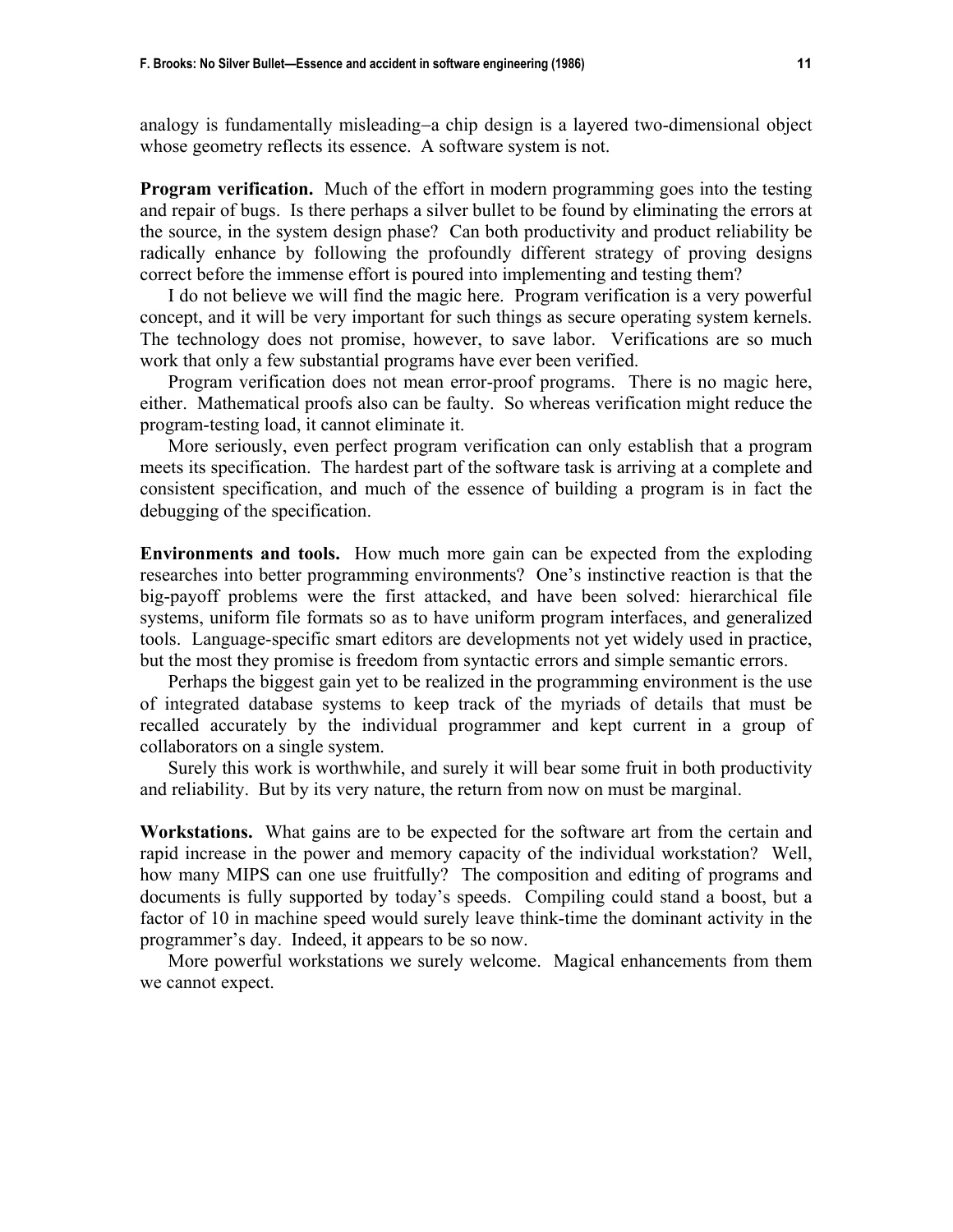## *Promising Attacks on the Conceptual Essence*

Even though no technological breakthrough promises to give the soft of magical results with which we are so familiar in the hardware area, there is both an abundance of good working going on now, and the promise of steady, if unspectacular progress.

All of the technological attacks on the accidents of the software process are fundamentally limited by the productivity equation:

#### *Time of task =*  $\sum$  *(Frequency) i x* (*Time*) *i*

If, as I believe, the conceptual components of the task are now taking most of the time, then no amount of activity on the task components that are merely the expression of the concepts can give large productivity gains.

Hence we must consider those attacks that address the essence of the software problem, the formulation of these complex conceptual structures. Fortunately, some of these are very promising.

**Buy versus build.** The most radical possible solution for constructing software is not to construct it at all.

Every day this becomes easier, as more and more vendors offer more and better software products for a dizzying variety of applications. While we software engineers have labored on production methodology, the personal computer revolution has created not one, but m any, mass markets for software. Every newsstand carried monthly magazines which, sorted by machine type, advertise and review dozens of products at prices from a few dollars to a few hundred dollars. More specialized sources offer very powerful products for the workstation and other Unix markets. Even software tolls and environments can be bought off-the-shelf. I have elsewhere proposed a market place for individual modules.

Any such product is cheaper to buy than to build afresh. Even at a cost of \$100,000, a purchased piece of software is costing only about as much as one programmer-year. And delivery is immediate! Immediate at least for products that really exist, products whose developer can refer the prospect to a happy user. Moreover, such products tend to be much better documented and somewhat better maintained than homegrown software.

The development of the mass market is, I believe, the most profound long-run trend in software engineering. The cost of software has always been development cost, not replication cost. Sharing that cost among even a few users radically cuts the per-user cost. Another way of looking at it is that the use of n copies of a software system effectively multiplies the productivity of its developers by n. That is an enhancement of the productivity of the discipline and of the nation.

The key issue, of course, is applicability. Can I use an available off-the-shelf package to do my task? A surprising thing has happened here. During the 1950s and 1960s, study after study showed that users would not use off-the-shelf packages for payroll, inventory control, accounts receivable, etc. The requirements were too specialized, the case-to-case variation too high. During the 1980s, we find such packages in high demand and widespread use. What has changed?

Not really the packages. They may be somewhat more generalized and somewhat more customizable than formerly, but not much. Not really the applications, either. If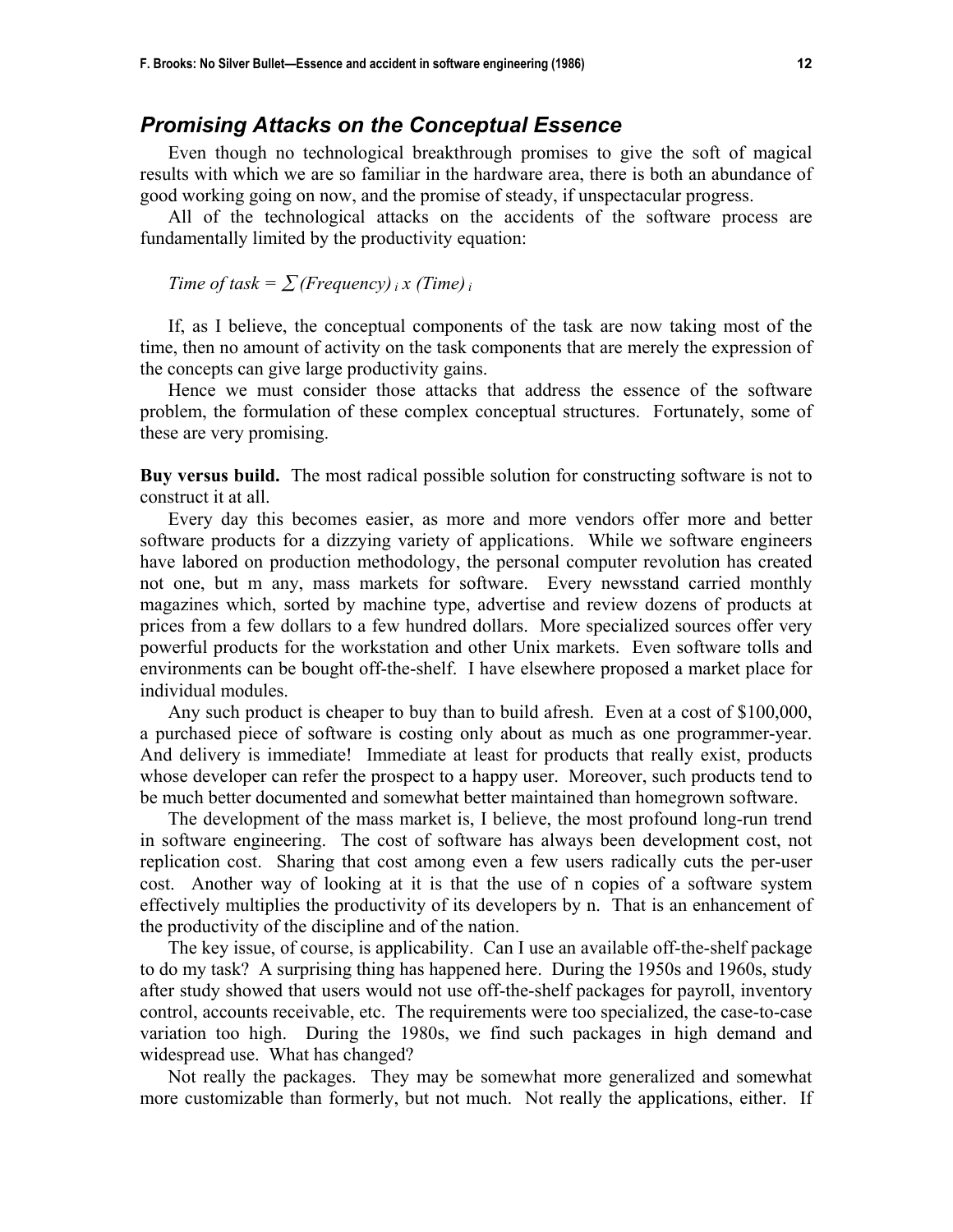anything, the business and scientific needs of today are more diverse, more complicated than those of 20 years ago.

The big change has been in the hardware/software cost ratio. The buyer of a \$2 million machine in 1960 felt that he could afford \$250,000 more for a customized payroll program, one that slipped easily and nondisruptively into the computer-hostile social environment. Buyers of \$50,000 office machines today cannot conceivably afford customized payroll programs; so they adapt their payroll procedures to the packages available. Computers are now so commonplace, if not yet so beloved, that the adaptations are accepted as a matter of course.

There are dramatic exceptions to my argument that the generalization of the software packages has changed little over the years: electronic spreadsheets and simple database systems. These powerful tools, so obvious in retrospect and yet so late appearing, lend themselves to myriad uses, some quite unorthodox. Articles and even books now abound on how to tackle unexpected tasks with the spreadsheet. Large numbers of applications that would formerly have been written as custom programs in Cobol or Report Program Generator are now routinely done with these tools.

Many users now operate their own computers day in and day out on varied applications without ever writing a program. Indeed, many of these users cannot write new programs for their machines, but they are nevertheless adept at solving new problems with them.

I believe the single most powerful software productivity strategy for man organizations to day is to equip the computer-naïve intellectual workers on the firing line with personal computers and good generalized writing, drawing, file and spreadsheet programs, and turn them loose. The same strategy, with simple programming capabilities, will also work for hundreds of laboratory scientists.

**Requirements refinement and rapid prototyping.** The hardest single part of building a software system is deciding precisely what to build. No other part of the conceptual work is to difficult as establishing the detailed technical requirements, including all the interfaces to people, to machines, and to other software systems. No other part of the work so cripples the resulting system if done wrong. No other part is more difficult go rectify later.

Therefore the most important function that software builders do for their clients is the iterative extraction and refinement of the product requirements. For the truth is, the clients do not know what they want. They usually do not know what questions must be answered, and they almost never have thought of the problem in the detail that must be specified. Even the simple answer−"Make the new software system work like our old manual information-processing system" −is in fact too simple. Clients never want exactly that. Complex software systems are, moreover, things that act, that move, that work. The dynamics of that action are hard to imagine. So in planning any software activity, it is necessary to allow for an extensive iteration between the client and the designer as part of the system definition.

I would go a step further and assert that it is really impossible for clients, even those working with software engineers, to specify completely, precisely, and correctly the exact requirements of a modern software product before having built and tried some versions of the product they are specifying.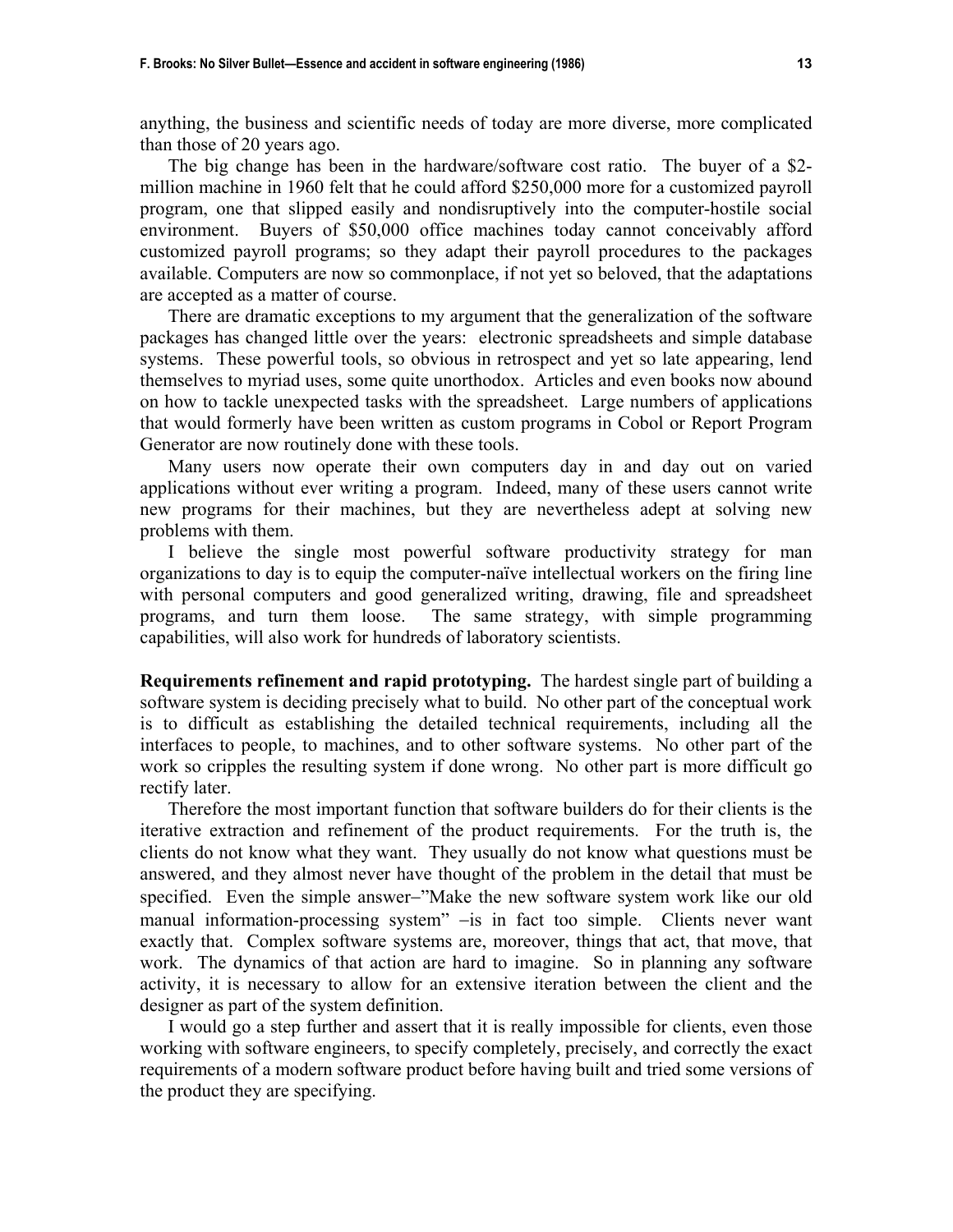Therefore one of the most promising of the current technological efforts, and one which attacks the essence, not the accidents, of the software problem, is the development of approaches and tools for rapid prototyping of systems as part of the iterative specification of requirements.

A prototype software system is one that simulates the important interfaces and performs the main functions of the intended system, while not being necessarily bound by the same hardware speed, size, or cost constraints. Prototypes typically perform the mainline tasks of the application, but make no attempt to handle the exceptions, respond correctly to invalid inputs, abort cleanly, etc. The purpose of the prototype is to make real the conceptual structure specified, so that the client can test it for consistency and usability

Much of present-day software acquisition procedures rests upon the assumption that one can specify a satisfactory system in advance, get bids for its construction, have it built, and install it. I think this assumption is fundamentally wrong, and that many software acquisition problems spring from that fallacy. Hence they cannot be fixed without fundamental revision, one that provides for iterative development and specification of prototypes and products.

**Incremental development**−**grow, not build, software.** I still remember the jolt I felt in 1958 when I first heard a friend talk about *building* a program, as opposed to *writing* one. In a flash be broadened my whole view of the software process. The metaphor shift was powerful, and accurate. Today we understand how like other building processes the construction of software is, and we freely use other elements of the metaphor, such as *specifications*, *assembly of components*, and *scaffolding*.

The building metaphor has outlived its usefulness. It is time to change again. If, as I believe, the conceptual structures we construct today are too complicated to be accurately specified in advance, and too complex to be built faultlessly, then we must take a radically different approach.

Let us turn to nature and study complexity in living things, instead of just the dead works of man. Here we find constructs whose complexities thrill us with awe. The brain alone is intricate beyond mapping, powerful beyond imitation, rich in diversity, selfprotecting, and self-renewing. The secret is that it is grown, not built.

So it must be with our software systems. Some years ago Harlan Mills proposed that any software system should be grown by incremental development.<sup>11</sup> That is, the system should first be made to run, even though it does nothing useful except call the proper set of dummy subprograms. Then, bit-by-bit it is fleshed out, with the subprograms in turn being developed into actions or calls to empty stubs in the level below.

I have seen the most dramatic results since I began urging this technique on the project builders in my software engineering laboratory class. Nothing in the past decade has so radically changed my own practice, or its effectiveness. The approach necessitates top-down design, for it is a top-down growing of the software. It allows easy backtracking. It lends itself to early prototypes. Each added function and new provision for more complex data or circumstances grown organically out of what is already there.

 $\overline{a}$ 

<span id="page-13-0"></span><sup>11</sup> Mills, H. D., "Top-down programming in large systems," *Debugging Techniques in Large Systems*, R. Rustin, ed., Englewood Cliffs, N.J., Prentice-Hall, 1971.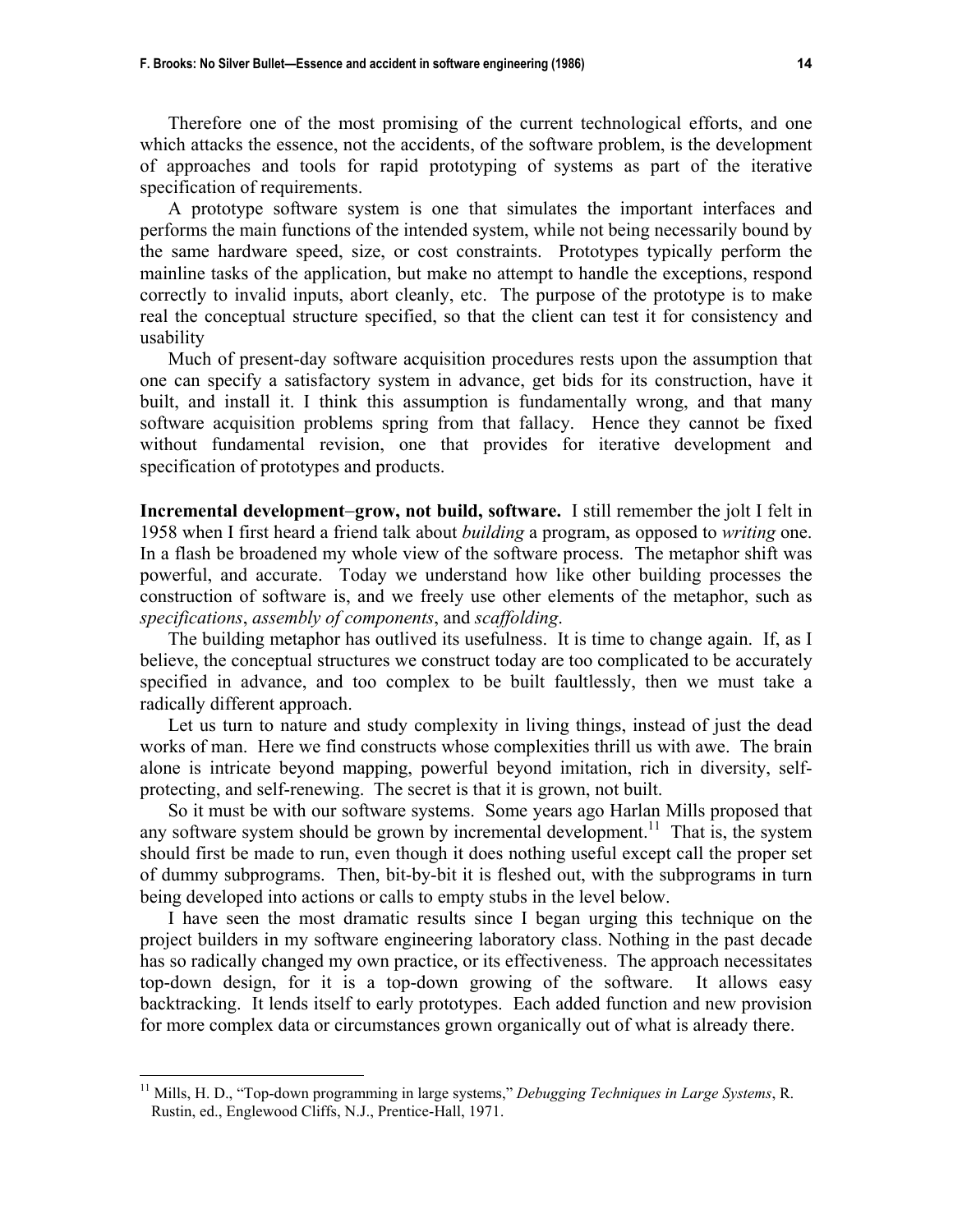The morale effects are startling. Enthusiasm jumps when there is a running system, even a simple one. Efforts redouble when the first picture from a new graphics software system appears on the screen, even if it is only a rectangle. One always has, at every stage in the process, a working system. I find that teams can *grow* much more complex entities in four months than they can *build*.

The same benefits can be realized on large projects as on my small ones.<sup>[12](#page-14-0)</sup>

**Great designers.** The central question of how to improve the software art centers, as it always, on people.

We can get good designs by following good practices instead of poor ones. Good design practices can be taught. Programmers are among the most intelligent part of the population, so they can learn good practice. Thus a major thrust in the United States is to promulgate good modern practice. New curricula, new literature, new organizations such as the Software Engineering Institute, all have come into being in order to raise the level of our practice from poor to good. This is entirely proper.

Nevertheless, I do not believe we can make the next step upward in the same way. Whereas the difference between poor conceptual designs and good ones may lie in the soundness of design method, the difference between good designs and great ones surely does not. Great designs come from great designers. Software construction is a creative process. Sound methodology can empower and liberate the creative mind; it cannot enflame or inspire the drudge.

The differences are not minor−it is rather like Salieri and Mozart. Study after study shows that the very best designers produce structures that are faster, smaller, simpler, cleaner, and produced with less effort. The differences between the great and the average approach an order of magnitude.

A little retrospection shows that although many fine, useful software systems have been designed by committees and built by multipart projects, those software systems that have excited passionate fans are those that are the products of one or a few designing minds, great designers. Consider Unix, APL, Pascal, Modula, the Smalltalk interface, even Fortran; and contrast with Cobol, PL/I, Algol, MVS/370, and MS-DOS (fig. 1)

| Yes              | No             |
|------------------|----------------|
| Unix             | Cobol          |
| <b>APL</b>       | PL/1           |
| Pascal           | Algol          |
| Modula           | <b>MVS/370</b> |
| <b>Smalltalk</b> | MS-DOS         |
| Fortran          |                |

#### **Fig. 1** Exciting products

 $\overline{a}$ 

Hence, although I strongly support the technology transfer and curriculum development efforts now underway, I think the most important single effort we can mount is to develop ways to grow great designers.

<span id="page-14-0"></span><sup>12</sup> Boehm, B. W., "A spiral model of software development and enhancement," *Computer*, **20**, 5 (May, 1985), pp. 43-57.